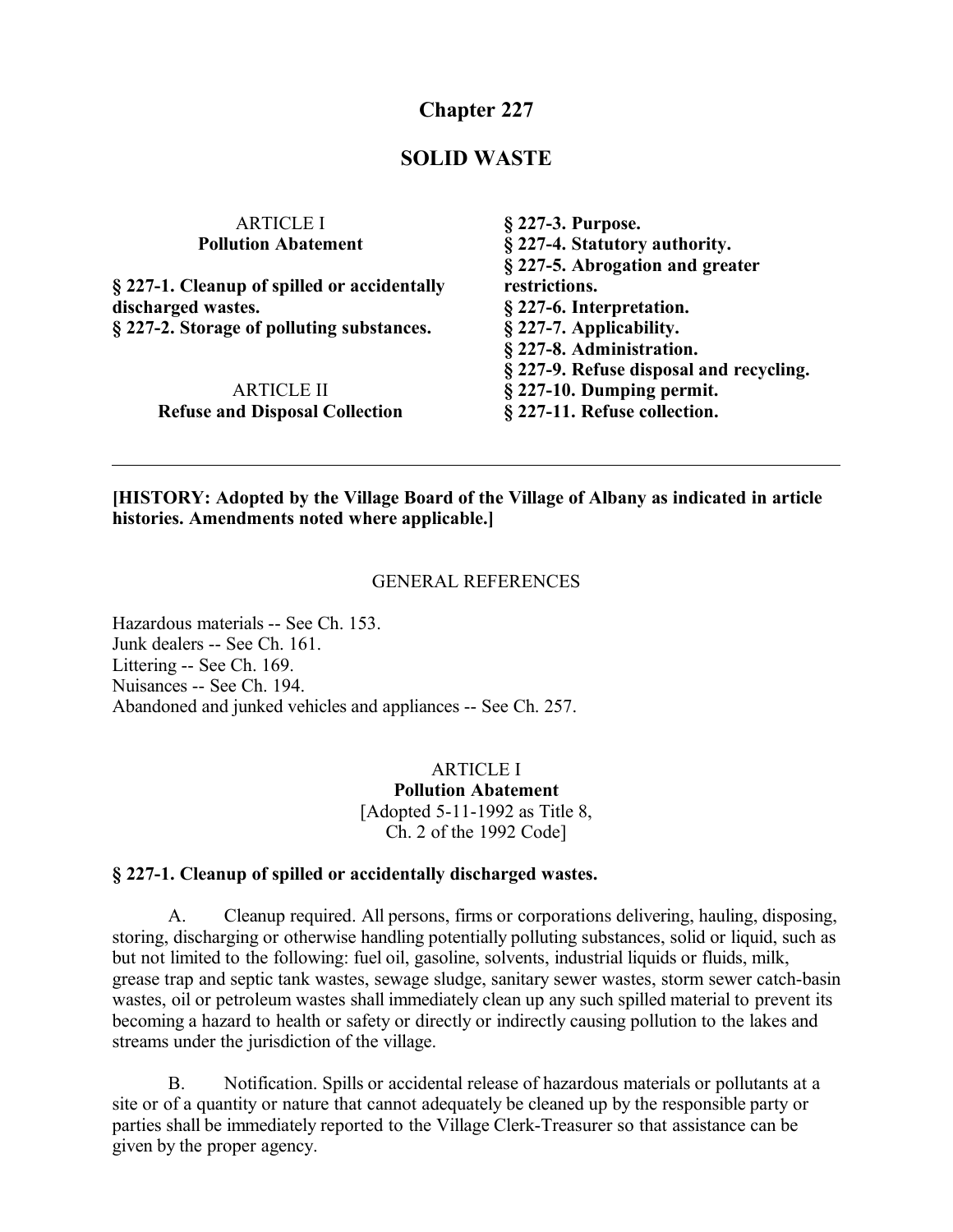C. Financial liability. The party or parties responsible for the release, escape or discharge of wastes shall be held financially liable for the cost of any cleanup or attempted cleanup deemed necessary or desirable and undertaken by the village, or its designated agent, in an effort to minimize the pollutional effects of the discharged waste.

### **§ 227-2. Storage of polluting substances.**

 It shall be unlawful for any person, firm or corporation to store any potentially polluting substances unless such substances are stored in such manner as to securely prevent them from escaping onto the ground surface and/or into any street, sewer, ditch or drainageway, lake or stream within the jurisdiction of the Village of Albany.

> ARTICLE II **Refuse and Disposal Collection** [Adopted 5-11-1992 as Title 8, Ch. 3 of the 1992 Code; amended 12-12-1994 by Ord. No. 02-94]

#### **§ 227-3. Purpose.**

 The purpose of this article is to promote recycling, composting and resource recovery through the administration of an effective recycling program, as provided in W.S.A. s. 159.11 and Ch. NR 544 Wis. Adm. Code. The recycling program is a joint venture with the Village of Albany and the Town of Albany, with the Village of Albany being listed as the responsible unit.

#### **§ 227-4. Statutory authority.**

 This article is adopted as authorized under W.S.A. s. 159.09(3)(b) and the Village Board of the Village of Albany.

#### **§ 227-5. Abrogation and greater restrictions.**

 It is not intended by this article to repeal, abrogate, annul, impair or interfere with any existing rules, regulations, ordinances or permits previously adopted or issued pursuant to law. However, whenever this article imposes greater restrictions, the provisions of this article shall apply.

#### **§ 227-6. Interpretation.**

 In their interpretation and application, the provisions of this article shall be held to be the minimum requirements and shall not be deemed a limitation or repeal of any other power granted by the Wisconsin Statutes. Where any terms or requirements of this article may be inconsistent or conflicting, the more restrictive requirements or interpretation shall apply. Where a provision of this article is required by Wisconsin Statutes, or by a standard in Ch. NR 544, Wis. Adm. Code, and where the article provision is unclear, the provision shall be interpreted in light of the Wisconsin Statutes and the Ch. NR 544 standards in effect on the date of the adoption of this article, or in effect on the date of the most recent text amendment to this article.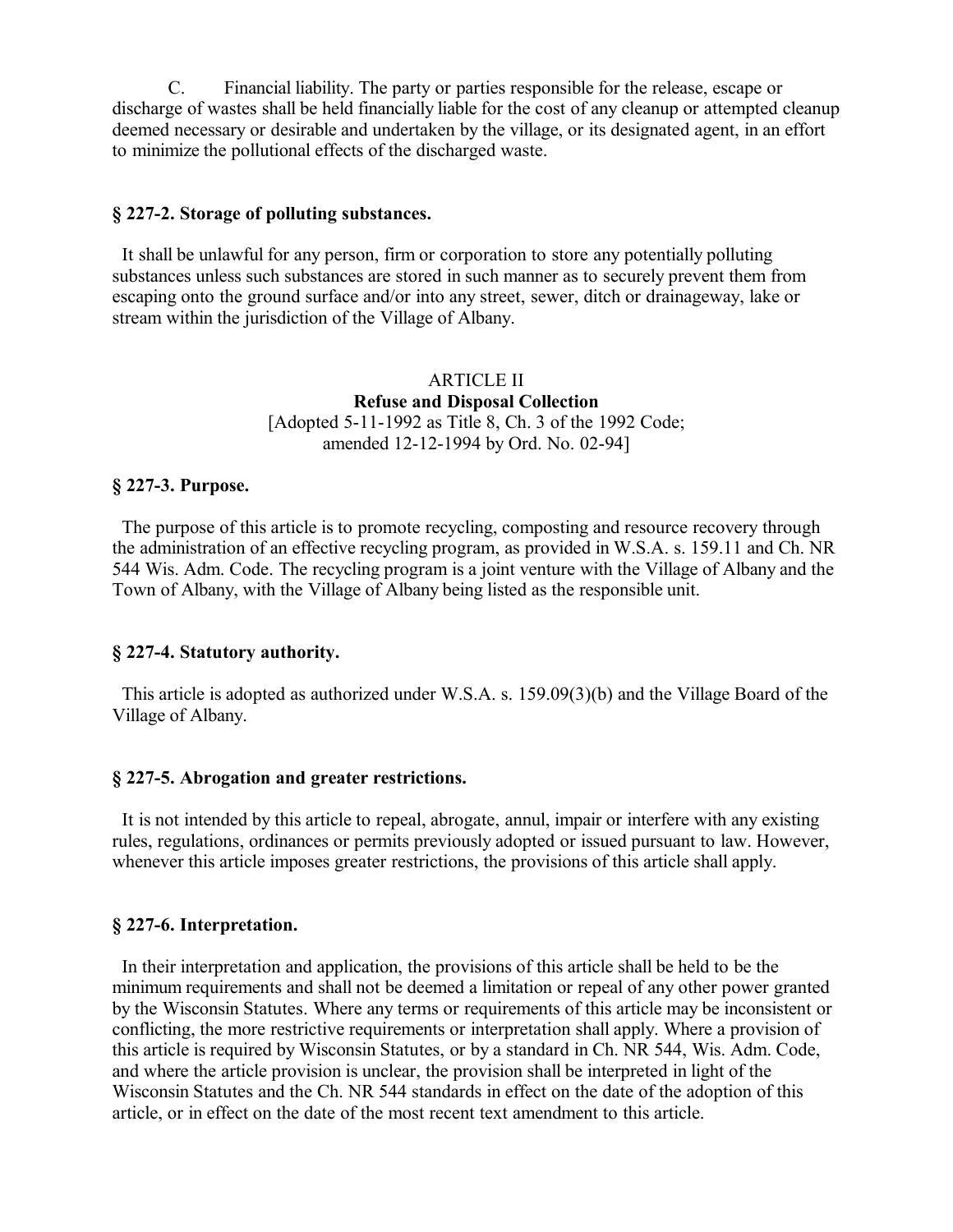## **§ 227-7. Applicability.**

 The requirements of this article apply to all persons within the Village of Albany and the Town of Albany.

## **§ 227-8. Administration.**

The provisions of this article shall be administered by the Village of Albany and Town of Albany.

# **§ 227-9. Refuse disposal and recycling.**

A. Definition. The following definitions shall be applicable in this section:

DECIDUOUS MATERIALS -- Yard wastes, such as leaves, grass clippings, flowers and other similar vegetation, but specifically excludes sod, dirt, twigs, fruit, vegetables and other similar material.

NEWSPRINT -- That portion of newspapers (newspapers and advertising circulars normally accompanying newspapers) or periodicals and advertising circulars printed on newsprint which remain in substantially original condition at the time of disposal such that the material is suitable for commercial-grade recycling. Newsprint does not include the paper commonly used in the production of magazines, books and other physical media for written material or paper which is not suitable for recycling purposes or is in a state which makes separation unreasonable or unduly expensive, for reasons which include, but are not limited to, the following:

(1) The paper has been put to another use, such as wrappings for other waste, and is thus rendered unfit for commercial recycling.

(2) The paper is no longer flat and folded to the approximate dimensions of its original condition.

(3) The paper is mixed in with commercial or municipal litter or refuse as a result of the failure of citizen or business invitees to separate newspapers from other discarded materials outdoors or in publicly accessible areas of buildings.

(4) The paper has been damaged or altered by any other means so as to make recycling impossible or duly difficult.

B. Required recycling. Each residence, residential unit, place of business, industry, commerce or other place providing goods or services of any type within the Village of Albany and the Town of Albany shall cooperate in the mandatory recycling of garbage and refuse by following the provisions of this section. No person shall deliver to or place into or cause to be delivered to or placed into or at the Joint Recycling Center any material, except recyclable material, and only in such manner as set forth herein.

C. Recycling facility. Recyclables shall be brought to the Joint Drop-Off Recycling Center during business hours designated by the Joint Recycling Committee. The Center is located at the corner of Ogden Avenue and Briggs Drive in the Village of Albany.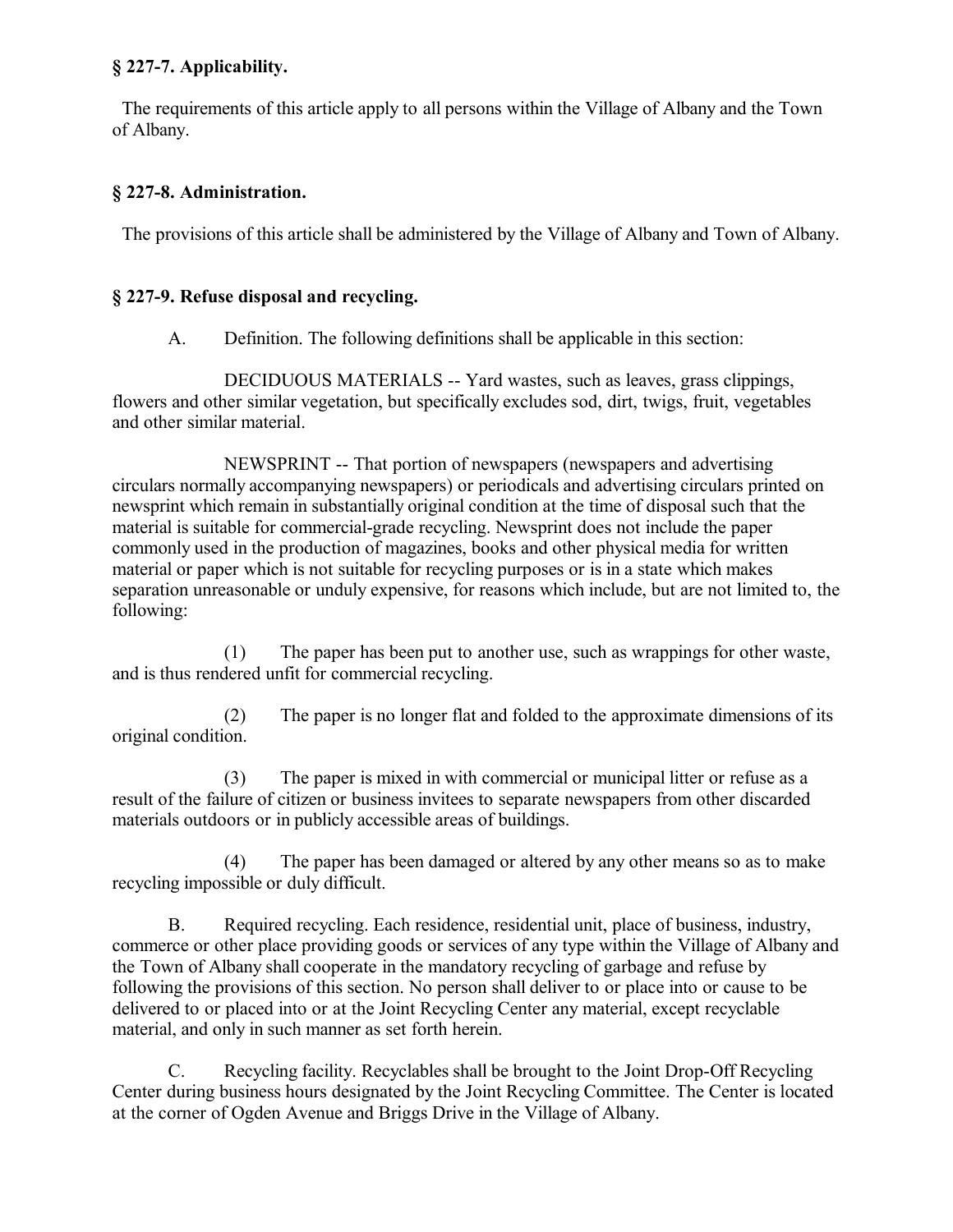D. Recyclable materials. All recyclable material shall be separated from other garbage and refuse and be separated from nonrecyclable material when deposited for recycling. Recyclable materials shall consist of:

(1) Glass. Brown glass, green glass and clear glass shall be rinsed, clean, unbroken and have covers and caps removed; labels may stay on. Also included: canning jars, Pyrex and ceramic dishes and containers, and window glass.

(2) Cans. All aluminum, tin, steel, copper and brass cans shall be rinsed, have labels removed and be flattened, except that aerosol paint and oil cans shall not be recycled.

(3) Plastics. All plastics shall be rinsed. Plastics #1-#7 are being accepted. All household plastic containers, including cottage cheese containers, margarine tubs, microwave dishes, Styrofoam cups and containers and ice cream pails (with metal handles removed).

(4) Newsprint. All newsprint shall be bundled pursuant to Subsection E below.

- (5) Cardboard. Cardboard of all types shall be flattened and bundled.
- (6) Magazines. All magazines shall be bagged or bundled.
- (7) Officer paper; junk mail. All paper shall be bagged or bundled.

(8) Aluminum. All products made of aluminum, including aluminum cans, foil, wrappers, pie pans and containers for prepared dinners or other foods, screen frames and lawn chairs, shall be clean and flattened.

(9) Motor oil. Motor oil shall be placed in a container with a tightly fitting lid and delivered to the Recycling Center.

(10) Waste tires. Must be delivered to the Recycling Center with a payment designated by the Joint Recycling Committee. Payment to be made at the time of delivery to the caretaker.

(11) Major appliances. May be delivered to the Recycling Center with a payment designated by the Joint Recycling Committee. Payment to be made at the time of delivery to the caretaker.

(12) Acid battery. May be delivered to the Recycling Center.

(13) Other designated materials. Other materials may be designated as recyclable, depending on market conditions.

E. Nonrecyclable materials designated.

- (1) Nonrecyclable materials shall include the following:
	- (a) Glass. All light bulbs and mirrors shall be considered nonrecyclable.
	- (b) Plastics. Plastic wraps, grocery or garbage bags shall be considered

nonrecyclables.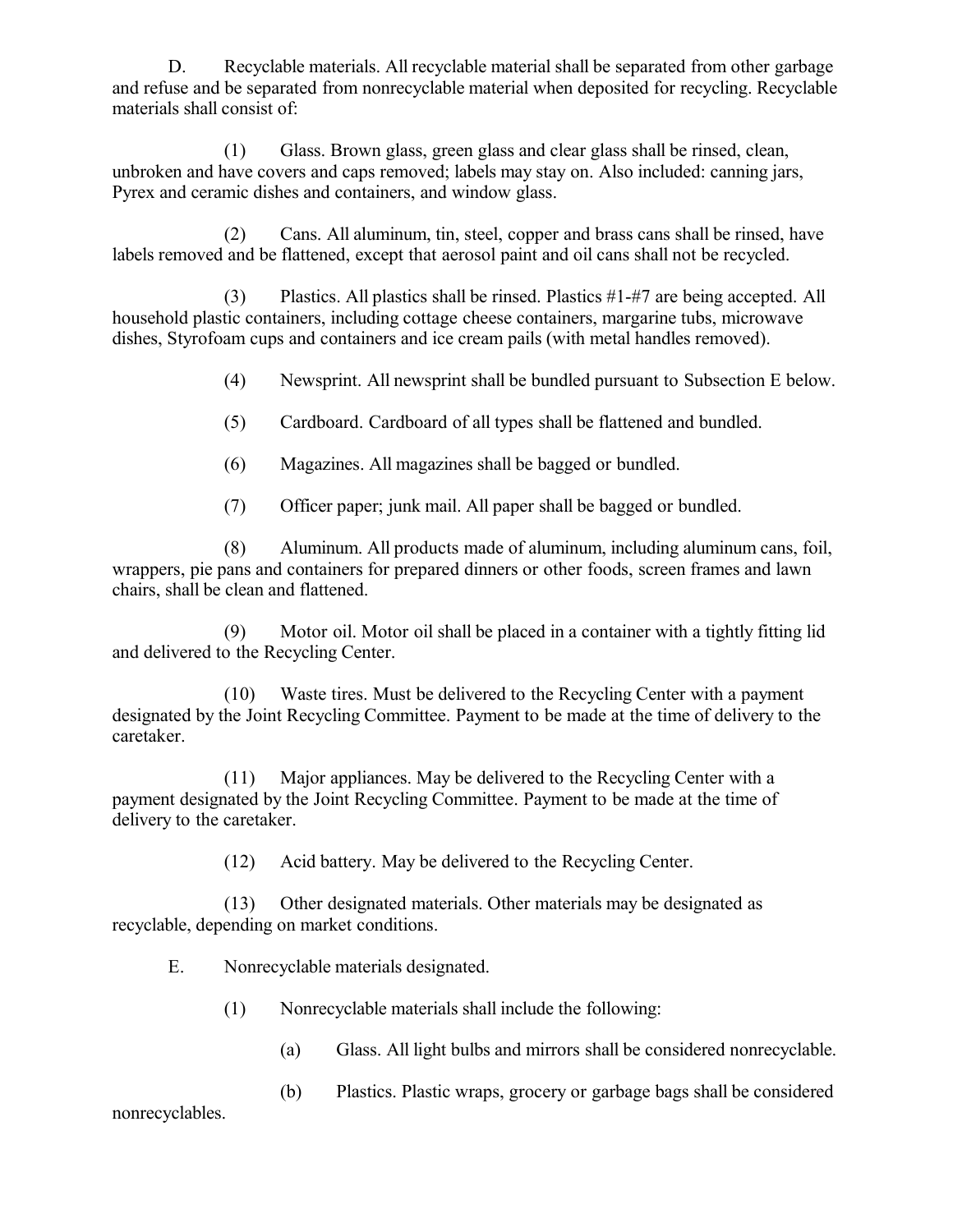(c) Paper. All waxed paper and waxed cardboard shall be considered

nonrecyclables.

(d) Other materials. All other garbage and refuse not qualifying as recyclable materials.

(2) Listed recyclable and nonrecyclable materials may change with recommendation from the Joint Recycling Committee. The Joint Recycling Committee retains the right to review and list recyclable and nonrecyclable items.

F. Newsprint recycling.

(1) No person shall dispose of newsprint with refuse, except for such newsprint rendered unfit for recycling. This subsection shall apply to all persons, governmental operations and business, commercial, retail and industrial enterprises, however organized and of whatever type.

(2) Newsprint shall not be placed in containers with other refuse or garbage.

(3) Such newsprint placed for recycling shall become the property of the village or its collection agent.

G. Mandatory separation of materials for composting. No person shall dispose of deciduous materials, such as grass clippings and leaves, with other refuse that may be lawfully deposited. Composted material shall be disposed of in such locations as established by the Village Board.

H. Care of separated recyclable materials. To the greatest extent practicable, the recyclable materials separated in accordance with Subsection B shall be clean and kept free of contaminants, such as food or product residue, oil or grease or other nonrecyclable materials, including but not limited to household hazardous waste, medical waste and agricultural chemical containers. Recyclable materials shall be stored in a manner which protects them from wind, rain and other inclement weather conditions.

I. Nondisposable materials.

(1) It shall be unlawful for any person to place for disposal at the dropoff center any of the following wastes:

- (a) Hazardous waste.
- (b) Toxic waste.
- (c) Chemicals.
- (d) Explosives or ammunition.
- (e) Large quantities of paint.
- (f) Dead animals.
- (g) Trees and stumps.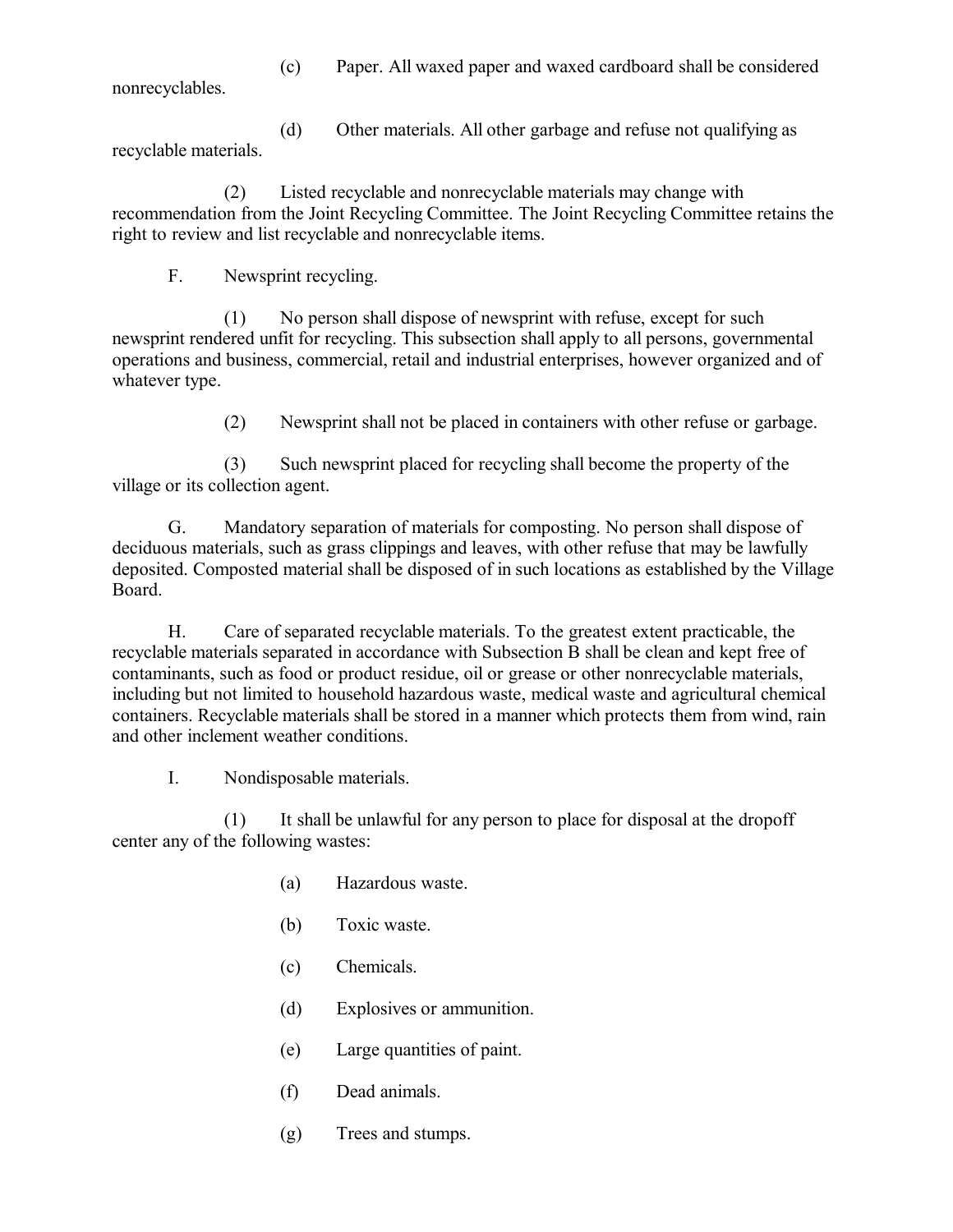- (h) Gravel and concrete.
- (i) Construction debris.
- (j) Animal or human waste.

(2) The aforementioned materials shall be disposed of in the manner prescribed by federal or state laws.

J. Hospital/medical wastes. It shall be unlawful for any person to place for collection any pathogenic hospital or medical wastes. Such items as needles and syringes may be disposed of as long as they follow the State of Wisconsin adopted rules effective November 1, 1994, regarding the packaging, treatment and disposal of sharps, including household sharps.

K. Building waste. All waste resulting from remodeling, construction or removal of building, roadway or sidewalk shall be disposed of by the owner, builder or contractor. Building materials of any kind will not be disposed of by the village. Building materials shall not be burned at the construction site.

L. Alteration of recyclable materials. It shall be unlawful to intentionally alter recyclable materials so as to render them as nonrecyclable material.

M. Title to refuse and recyclable materials. In the absence of an agreement to the contrary, title to the refuse and recyclable material placed for disposal shall vest in the Village/Town of Albany or its authorized agent as soon as it is placed for recycling/collection. It shall be a violation of this chapter for any person unauthorized by the village/town to collect or pick up or cause to be collected or picked up any recyclable materials that are placed or left for disposal at the dropoff center or by any authorized private entity. Any and each such unauthorized collection or scavenging of recyclable materials in violation hereof shall constitute a separate and distinct offense punishable as provided for herein.

N. Prohibitions on disposal of recyclable materials separated for recycling. No person may dispose of in a solid waste disposal facility or burn in a solid waste treatment facility any of the materials specified in Subsection D which have been separated for recycling, except waste tires may be burned with energy recovery in a solid waste treatment facility.

O. Enforcement.

(1) For the purpose of ascertaining compliance with the provisions of this section, any authorized officer, employee or representative of the Village of Albany or Town of Albany may inspect recyclable materials separated for recycling, post-consumer waste intended for disposal, recycling collection sites and facilities, collection vehicles, collection areas of multiple-family dwellings and nonresidential facilities and properties, and any records relating to recycling activities, which shall be kept confidential when necessary to protect proprietary information. No person may refuse access to any authorized officer, employee or authorized representative of the Village/Town of Albany who requests access for purposes of inspection and who presents appropriate credentials. No person may obstruct, hamper or interfere with such an inspection.

(2) Any person who violates a provision of this section may be issued a citation by the Albany Police Department to collect forfeitures. The issuance of a citation shall not preclude proceeding under any other ordinance or law relating to the same or any other matter.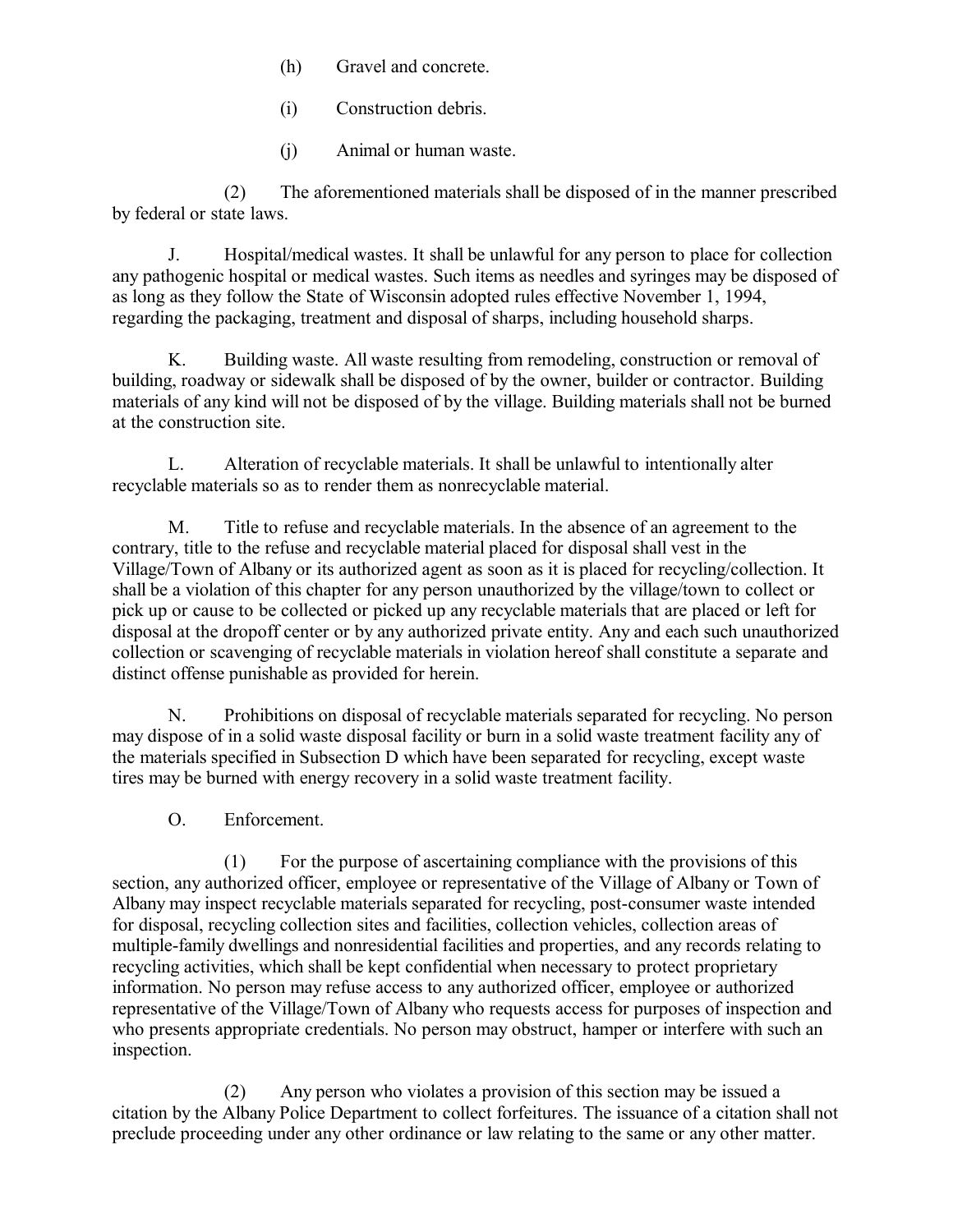Proceeding under any other ordinance or law relating to the same or any other matter shall not preclude the issuance of a citation under this subsection.

(3) Penalties for violating this section may be assessed as follows:

(a) Any person who violates Subsection N may be required to forfeit \$50 for a first violation, \$200 for a second violation and not more than \$2,000 for a third or subsequent violation.

(b) Any person who violates a provision of this section except Subsection N may be required to forfeit not less than \$10 nor more than \$1,000 for each violation.

# **§ 227-10. Dumping permit.**

A. Persons seeking to deposit refuse in the County Landfill shall first obtain a dumping permit from the Clerk-Treasurer. The fee for such permit shall be \$15 per ton of refuse to be disposed of in the County Landfill. Such permit will be good for up to 30 days.

B. Persons intending to use a dumpster shall first notify the Clerk-Treasurer and pay requisite fees.

C. Refuse collectors shall obtain a refuse collector's license for an annual fee of \$10.

# **§ 227-11. Refuse collection.**

A. Definitions. For the purpose of this section, the following terms shall have the meanings indicated:

GARBAGE -- All items which are not recyclable, not burnable or of the compost nature, and all kinds of organic kitchen waste resulting from the preparation or consumption of food and all decayed or spoiled food products from any source whatsoever, but shall not include bodily waste, with the exception of disposable diapers.

GARBAGE BAG -- Yellow plastic bags specifically designated for the purpose of garbage collection, approved by the Village Board and sold by the Village of Albany, or green plastic bags specifically designated for the purpose of garbage collection, approved by the Town Board and sold by the Town of Albany, for the purpose of garbage collection and which is tightly sealed by wire, cord or a plastic sealing-lock.

RECYCLABLES -- Items such as aluminum cans, newspapers, cardboard, glass of any color, plastic milk bottles, PET (Polyethylene terephthalate) bottles and used motor oil designated to be separated from garbage/trash for the purpose of salvage and reuse or for sale or other transfer to others for such salvage and reuse.

STANDARD GARBAGE/TRASH CONTAINER -- A galvanized metal or heavy plastic canister with a tightly fitting cover which is animal/rodent proof.

TRASH -- Waste products such as wire or metal of any kind, magazines, plastics, china, crockery, ashes or other nongarbage waste material which results from the normal operation of a household, but not including bodily waste. Large cartons or crates shall constitute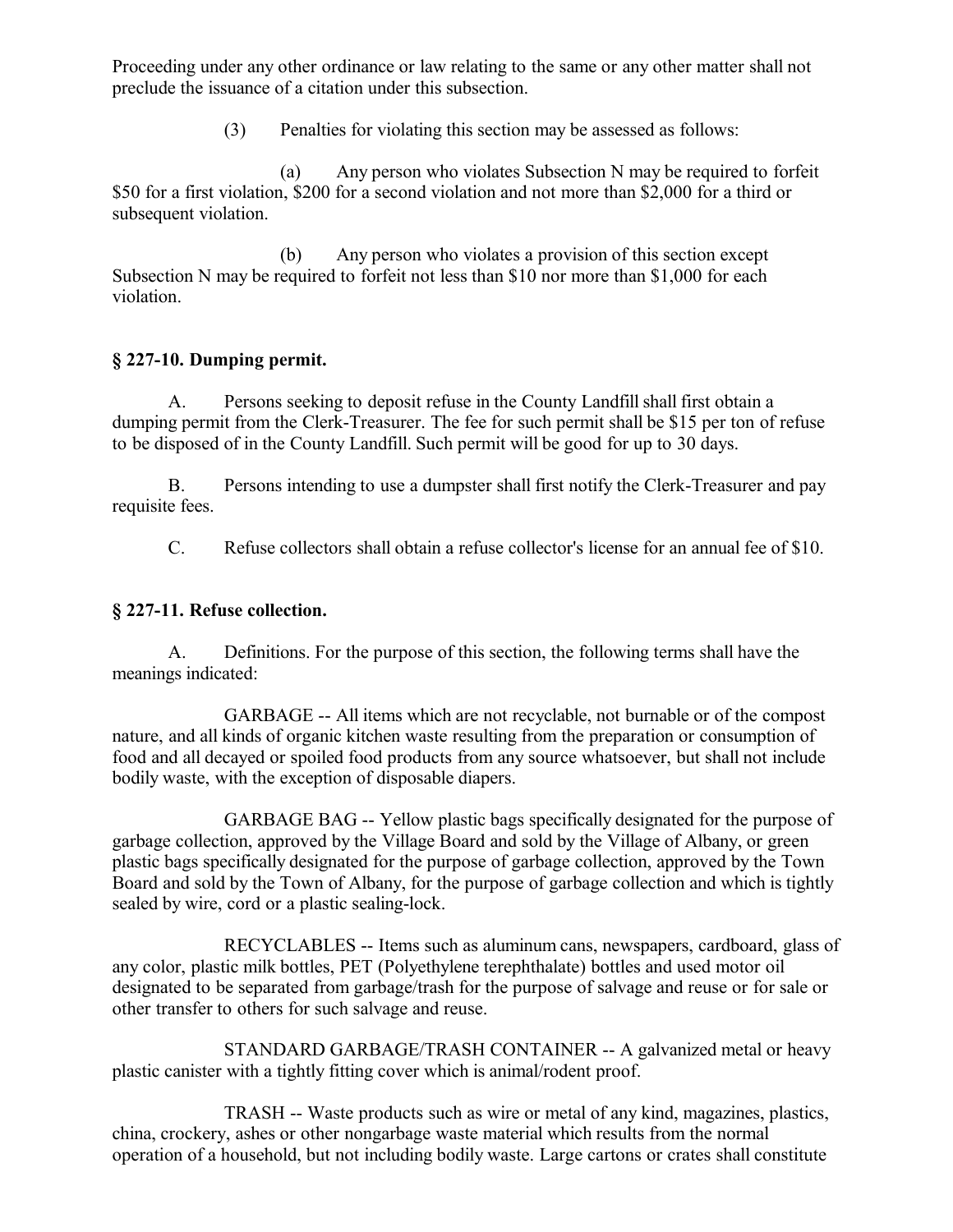trash if such cartons or crates are broken down to a size suitable for handling by the garbage collector and are compacted into a specified plastic bag or dumpster. Brush and branch clippings or cutting and tree limbs shall not constitute trash for the purpose of collection.

B. Garbage districts. Three garbage districts, all of which are subject to the provisions of this section, are hereby established as follows:

(1) Residential. Village garbage collection shall be compulsory for all residents of the village living in dwellings composed of not more than eight dwelling units under one roof or housing development.

(2) Commercial. This shall include all business establishments and occupants of dwelling units of more than eight units under one roof or one housing development.

(3) Industrial. This shall be the ordinary understanding of businesses classified as industrial.

C. Storage of garbage.

(1) Every household or occupant of any dwelling or place of business within the Village of Albany shall provide one or more standard garbage/trash containers of sufficient capacity to contain all garbage/trash that may accumulate between dropoff times and which shall be secure from animals and/or rodents.

(2) Those qualifying under commercial and industrial categories may have and maintain dumpsters and may arrange for hauling by themselves or by persons for hire. Refer to Subsection G(1). The user or hauler must pay the tipping fee at the landfill established by Green County.

D. Containers required. Every household or occupant of any dwelling or place of business within the village must purchase garbage bags from the Village Clerk-Treasurer at a price established by the Village Board for such bags from time to time unless the user qualifies for the use of a dumpster as set forth in this section.

E. Private collectors. No person or business shall engage in the collection or removal of garbage or refuse within the village limits of the Village of Albany unless they are employed by the Village of Albany or unless they have received permission to do so by the Village Board and have received a permit or license as a collector from the Village Clerk-Treasurer, which fee shall be set from time to time by the Village Board.

F. Collection of garbage and trash.

(1) All garbage/trash shall be transmitted by every household or occupant of any dwelling or place of business classified as residential to a site specified by the Village Board in the Village of Albany and placed in a dumpster or container provided by the Village of Albany. The Village of Albany will retain the right to review and list acceptable items for recycling.

(2) The Village of Albany will provide transportation or removal of said garbage/trash from the village site to the Green County Landfill.

(3) Commercial dumpsters may be temporarily placed in any district during construction on that property for remodeling and construction waste. Dumpsters can stay no